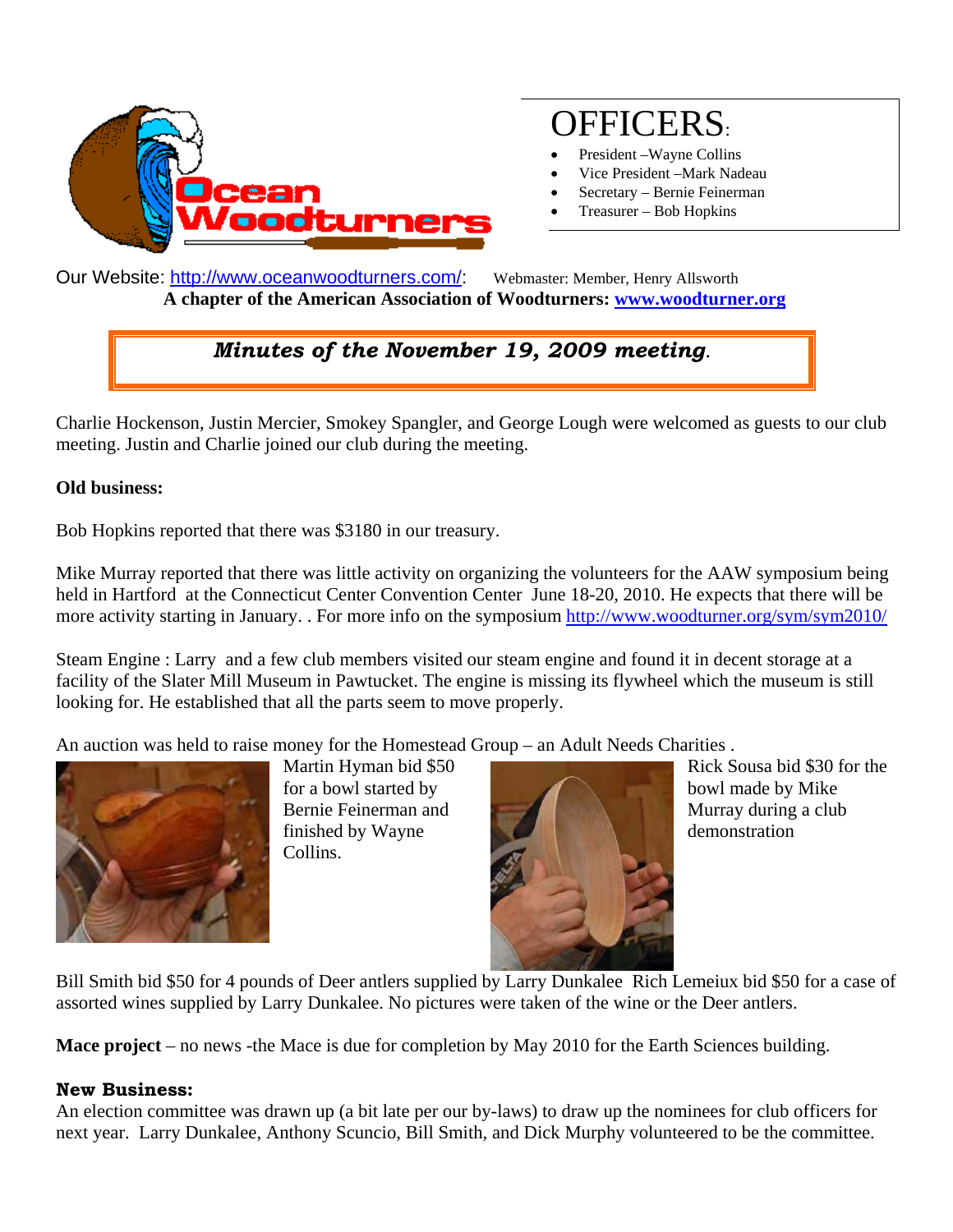Mark Nadeau has resigned his positions of Vice President, club photographer, and Librarian. Mark is returning to school in January and can't tell if he will have time to come to our meetings. Mark recommended that the Librarian position be split into two positions so that the books and videos and can be brought to every meeting. He also suggested that the photography be a formal position since the Secretary often is too busy writing notes to take pictures.

Life Members – Wayne brought up the subject of Life members. Dave Eaton suggested that his honorarium be applied to a Life Membership on our club. We do not have such a membership category. Ken D'Ambrosio, our first club president was given a life time membership for his years of service. Wayne said that a club, he belonged to limited life membership to 10% of its members, had a waiting list for such membership, and charged 10 years dues as the cost of life membership. There was much discussion as to the point of Life Membership. Larry suggested that such a membership should be earned by service to the club, such as George Nazereth has provided for many years, and not be something that someone could just buy. No conclusion was reached and the subject was left for further discussion at following meetings. Dave Eaton's honorarium is being applied to yearly memberships so he has "paid his dues" for seven years.

George Nazereth brought in a box of old AAW journals for the members to take.

A question was raised on how to make a Celtic Knot by a club member Anthony Scuncio and Larry Dunkalee recommended : "The Homework Ultimatum "by Alex Lesniak (a 12 year old penmaker aka "Pens for College") as the best example on how to make the Celtic Knot on a pen blank. A video is available at http://woodtube.ning.com/video/video/show?id=2511014%3AVideo%3A12081

 Recommendations were to not cut the wood totally off but leave a stub that can be trimmed by hand later. Also to use a good grade of glue (not CA for this application) and allow enough time for the glue to set.

Rich Lemiux said that Ocean Tides has an opening for a part time woodworker to work with two to four students several mornings per week

Howard Smith is reported to be having health problems. He has donated much wood and help to Ocean Tides and the Tiverton Middle School. Ernie Grimes is reported to have recovered from his hospital stay.

### **SHOW and TELL**

Ray Alexander showed a segmented bowl made of Walnut, Maple, and Plywood



 Paul Tavares showed a Segmented bowl made of soft Maple, Cherry, and Bloodwood

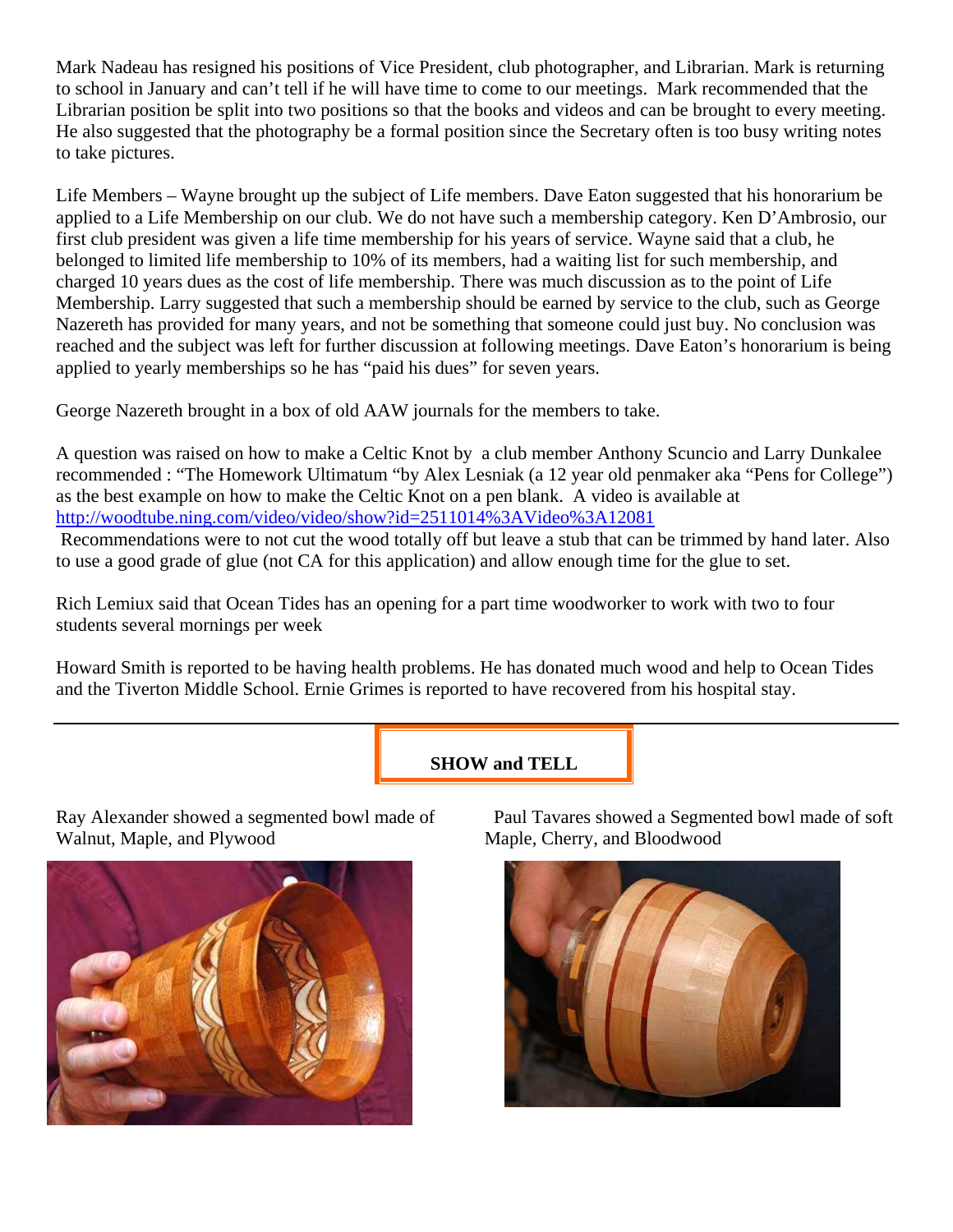Richard Murphy showed several bowls (1)a bowl made from wood from last month's wood swap,(2&3) two bowls from Cayman Mahogany, (4) , and a bowl made from some Spalted mahogany





A club member (name not gotten) showed a bowl he made from unknown wood. Club members thought the wood was Cocobolo



Larry Dunkalee showed several gifts made for the holidays (1) a gardening trowel with a Banksia pod handle, (2) a cheese board with an 8 inch marble insert based on an article from **Woodturning** issue #140,September 2004. Supplies for making such tools are available from Woodcraft, Craft Supplies, and others



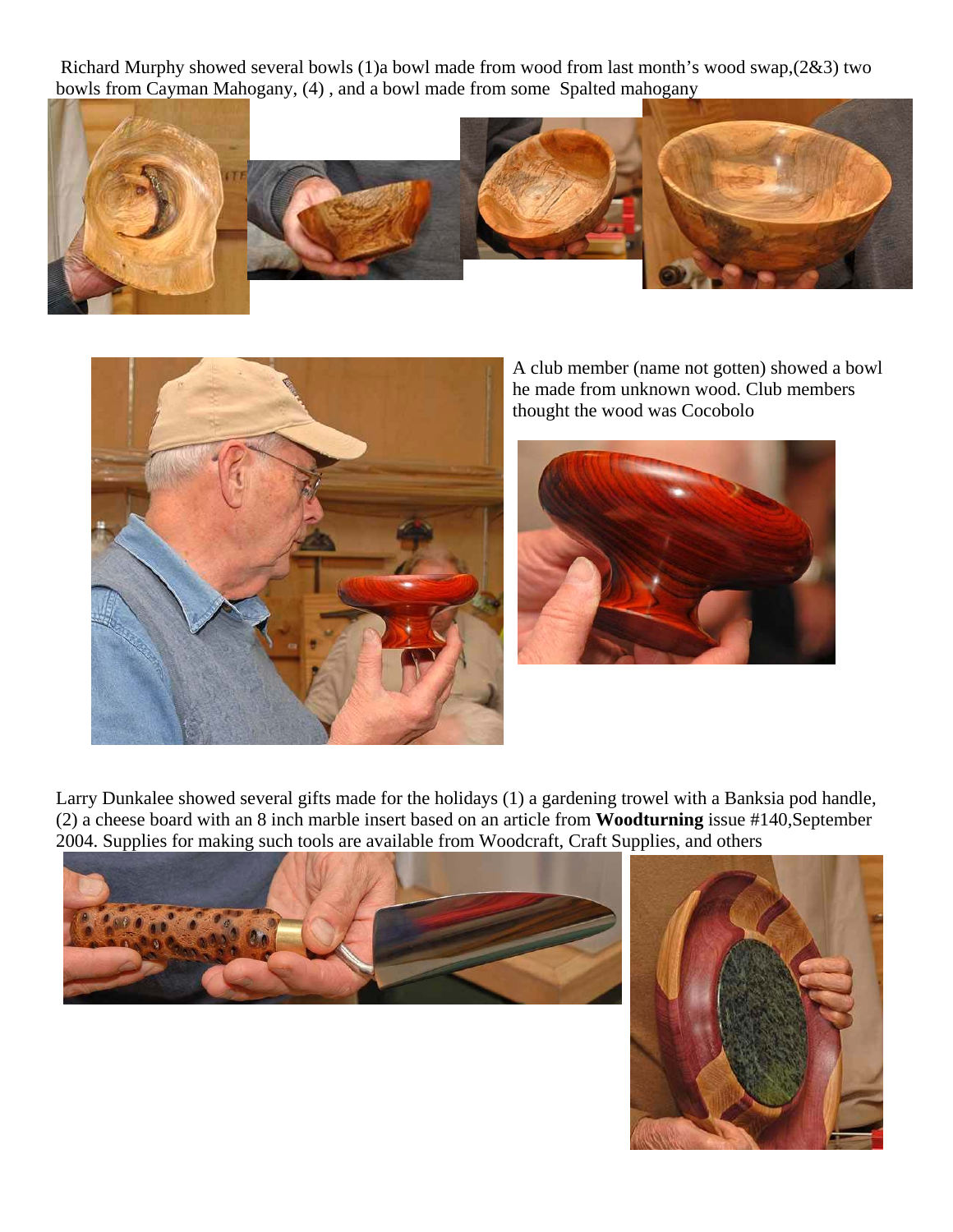Bernie Feinerman showed a double spouted hollowform made from two pieces of Yew.

Anyone with photos, or ideas, of interest to the club, should send them to Henry Allsworth. at henry@allsworth.com

**Demonstration** 

Rick Sousa demonstrated making a natural edge bowl, using some Cherry wood from a tree that had been recently cut. Trees cut in the winter often retain their bark. Trees cut when the sap is flowing often loose their bark when the wood is finally dry. Rick said that one should always wear a face shield when turning. He showed some recently turned Natural Edge bowls

Natural edge bowl from Locust wood



Some notes from the demonstration: Split log, Knock the corners off, Flatten the bottom Use a circle cut out of a hard material to use as a



Natural edge bowl from Cedar wood



template. It is hard to follow a circle drawn on a log

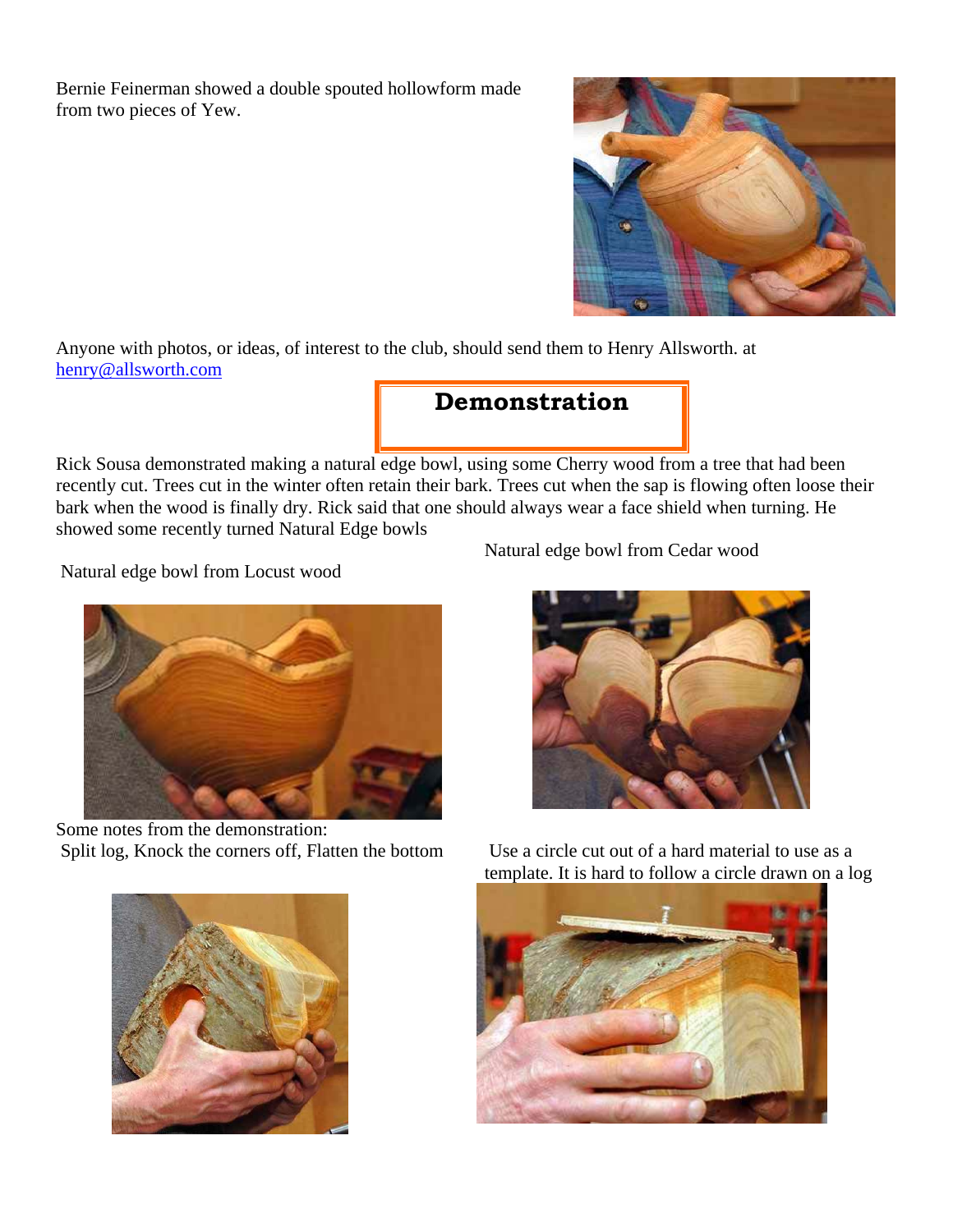Drill out portion of bark where the tailstock center will go since the bark will not hold the point of the tailstock reliably. Rick prefers to use a large 2 point spur drive that mounts in a chuck so as to make it easier to center, or even off, the peaks of the bowl. You can harden the area where the spur drive goes with CA glue so that points of the spur hold and do not drill in to the wood when there are catches



Shear scraping the bowl exterior Final exterior cut

Rounding the raw blank Shaping the exterior of the bowl







Starting to hollow interior while riding the gouge bevel





Final shaping of the bowl foot